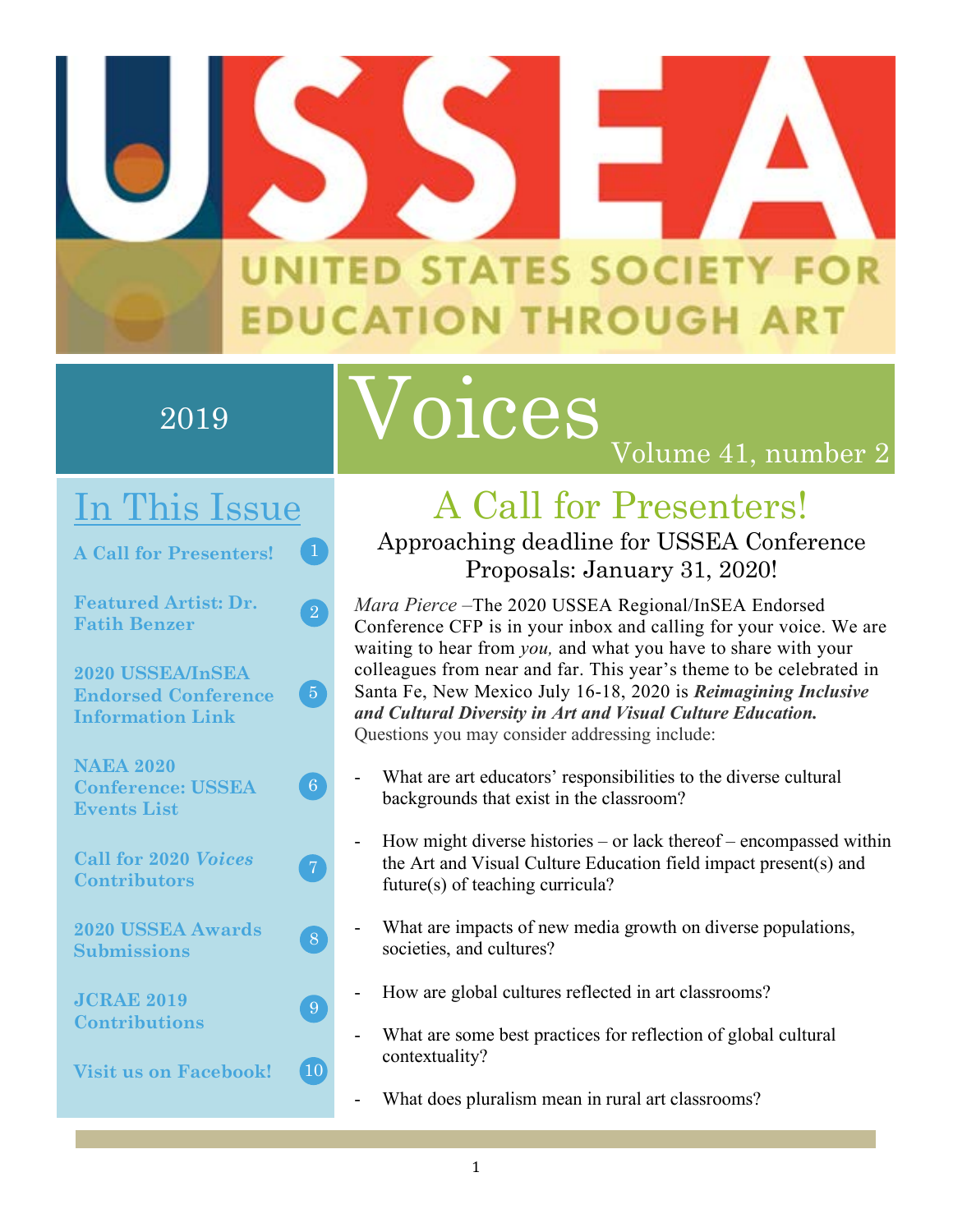For further information about the conference, to submit your presentation proposal, or to reserve a room at the conference hotel please visit the conference website at https://q19193898886.wixsite.com/ussea2020. You may also send inquiries to Dr. Mara Pierce at mara.pierce@msubillings.edu

## **We hope to hear from you soon and see you there!**

## Featured Artist: Dr. Fatih Benzer

Dr. Fatih Benzer, USSEA Past President, shares his most recent art exhibition in which he shared space with artist James Klueg. Following are a few images from his recent shared experience. Thank you to Dr. Benzer for sharing.

#### **EXHIBITION INFORMATION**

"It's 2019 and you're reading this in an art gallery, so you've probably already seen this meme: Makers gotta make.

We've called our show *Indexical* after one of the three kinds of sign that pioneering early 20<sup>th</sup> century American semiologist C.S. Pierce identified. In semiotics (the study of signs), everything that has meaning is a sign, and that meaning is ultimately a social agreement. By experience, we all come to understand that this thing stands for that idea, and so on. Pierce said there were signs that resembled more or less what they referred to (icons), signs that totally depended on learning what they referred to (symbols) and signs that were a physical evidence of their making, like a footprint (indexical).

As makers (and as so many of our peers do), we ultimately incorporate all of Pierce's sign categories in our work—truly, you could have a kind of semiological spree trying to tease them all out in the show. But because we're both committed to working in art mediums that have centuries of history, our work whatever the types of signs incorporated—is always the evidence of hands and head making a physical communication proposition.

For example, Fatih Benzer's painting, *Respect the Architect,* is a prime example of the layering of signs we're talking about. Its abstracted geometric forms refer, iconically, to the vocabulary of architecture: a visual language of arches and entrances. Coming from Turkey, a country influenced by Near Eastern and European cultures, he builds an alternative world in which all those various influences can co-exist regardless of their diverse backgrounds. You can recognize forms and shapes that reference, in simplified form, the building blocks of structures we recognize daily. Symbolically, this refers to the idea of the architect, the maker of social space. Yet this information is given in an abstracted format that also indexically shows the hand of the painter (hamsa: a protective sign). Such combination of various forms and signs across-times, cultures, and histories play a significant role to offer the audience a multiplicity of meanings in a non-linear fashion: scarab as a reference to the sun god "Khepri" in ancient Egypt. The pigment is laid onto the canvas with a variety of brushstroke techniques and carefully geometrically cropped to refer to the architecture that is the heart of the piece. The obvious care of rendering the idea physically ultimately embodies the respect referred to in the work's title.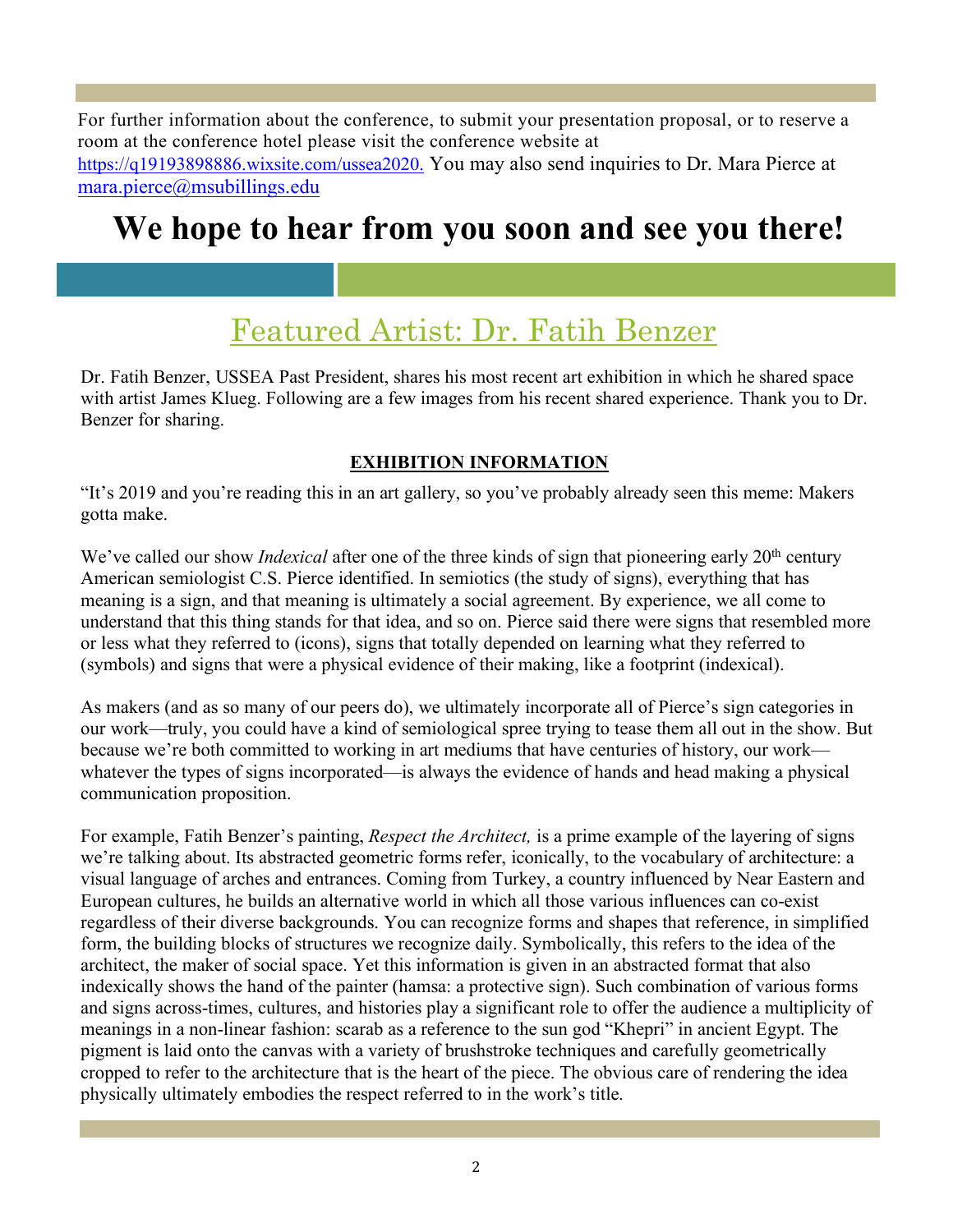James Klueg's vessel, *African Prince*, is also a useful example in this regard. It's premise, obviously indexically hand-drawn on the ceramic surface, is an ostensibly naive lament that a well-known internet scam didn't bear fruit. For most of the presumed audience, it's a conceit so obvious as to beggar belief in the intelligence of the supposed narrator. The piece uses both stereotypic fonts and culturally symbolic images to reference the visual ideas of those who might only be familiar with African (or internet) culture in a rudimentary way, a visual corollary of the naivety of the duped, which is the heart of the concept.

We live in a time where the economy of signs plays a major role in our understanding and negotiations of our world. As makers, we want to do art that affirms the urgency of crafting physical objects that express our multi-valency about broader world issues and which stresses the value of making those points through the uniquely specific hand-crafted artifact.

Ultimately, we're indexical. Here's hoping you're down with that, too." – *Fatih Benzer*

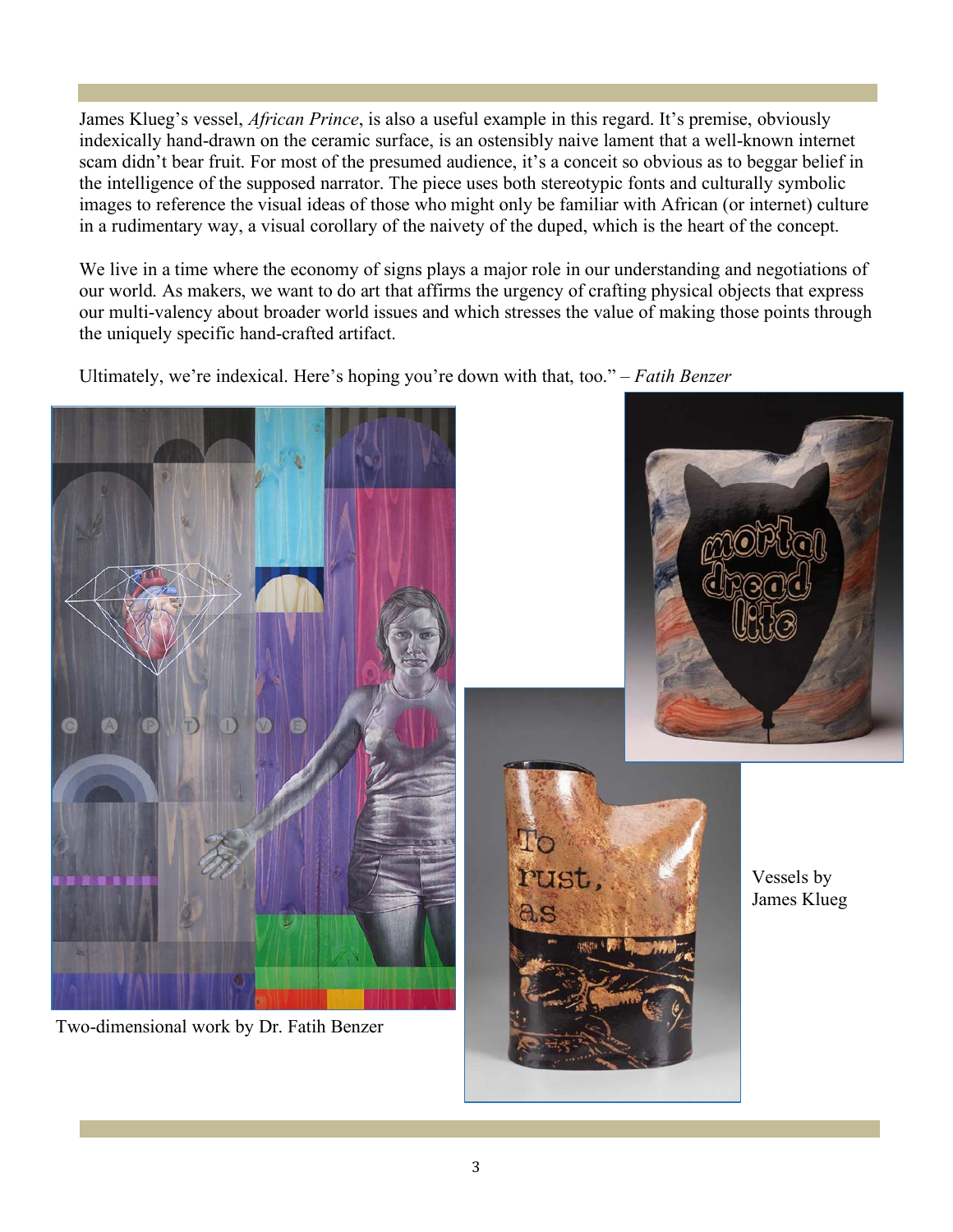Fatih Benzer and James Klueg opened their exhibition at the Greg Hardwick Gallery, located in Columbia College, Missouri. The exhibition ran from August 26 to September 18, 2019. Dr. Benzer is an Assistant Professor at Missouri State University, Springfield, MO. Professor Klueg teaches at University of Minnesota, Duluth, MN.

Fatih Benzer's recent iconographic works are inspired by Ottoman and Persian miniatures, whirling dervishes echoing Rumi's ecstatic poetry of freedom and devotion, as well as abstracted spatial-forms inspired by Byzantine and Ottoman architecture. The main purpose of these works is to build a bridge between East and West while dealing with concepts such as stigma, stereotypes, and co-existence. Coming from Turkey, a country influenced by Near Eastern and European cultures, he builds a visual world in which all those various influences can co-exist regardless of their diverse backgrounds. Such combination of various images and symbols from different cultures play a very important role to offer the audience a multiplicity of meanings.

James Klueg's ceramic pots combine an obvious level of communicative straightforwardness with another level of evocative ambiguity, using the two kinds of sign that are text and image. While the first level is a result of his desire to say things plainly with a professional's control over his means, the latter is more a result of being bloodymindedly insistent on cooking things his own way, with less determination as to the results.



Dr. Fatih Benzer is Assistant Professor in the Art Department at Missouri State University. He may be contacted via email at  $fbenzer@missouristate.edu$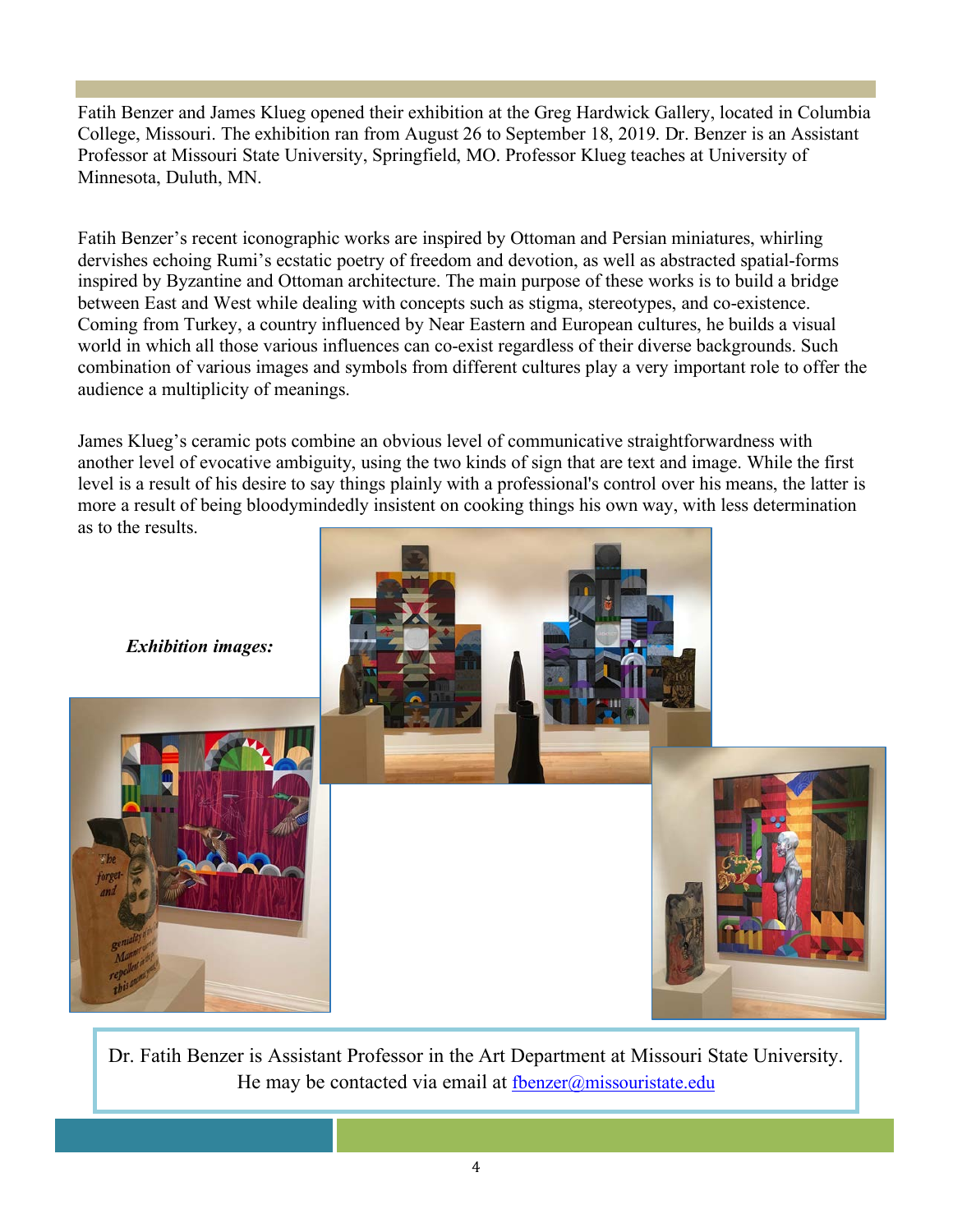

# **Reimagining Inclusive** and Cultural Diversity in **Art and Visual Culture Education**



## **2020 USSEA/InSEA Endorsed Regional Conference**

July 16-18, 2020 Santa Fe Higher Education Center Santa Fe, New Mexico

Click here to go directly to the USSEA 2020 [Conference](https://q19193898886.wixsite.com/ussea2020) website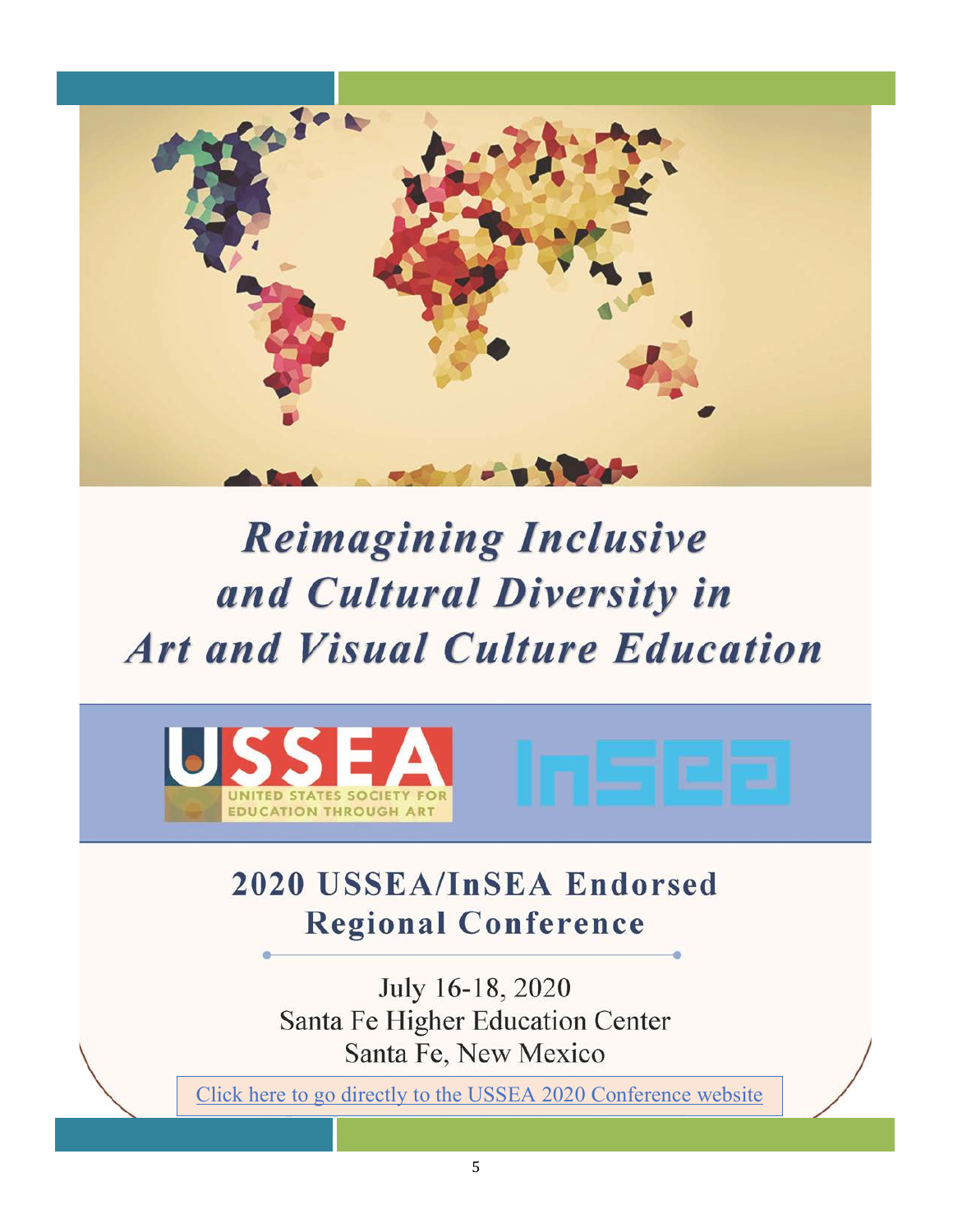## NAEA 2020 Conference

#### USSEA Events List

The National Art Education Association annual conference will be held in dynamic, exciting Boston, Massachusetts on March 26-28, 2019. This year's list of events applauds another year of contributions and possibilities for the future of education through art. Following is the list of USSEA-sponsored events and sessions to help you get started with your planning. We hope to see you in Minneapolis!

#### **Thursday, March 26**

#### *Inspiring Global Connections Through the Creative Processes in Artmaking* 3:00 PM - 3:50 PM **Center/Meeting Room 200B/Level 2**

A panel discussion by international art educators, moderated by Steve Willis, will present individual strategies on global connections to address sociocultural, educational, and financial differences that influence shared, global creative processes. Art\ED Talk.

**Presenters**: Allan Richards, Fatih Benzer, Mousumi De, Rabeya Jalil, Ryan Shin

#### **Friday, March 27**

#### *Whiteness and Art Education: JCRAE Author Dialogue*

#### 8:00 AM – 9:20 AM **Center/Meeting Room 101I/Mezzanine Level**

Join select authors of the Journal of Cultural Research in Art Education's volume 36, titled "Whiteness and Art Education," to discuss key aspects of their articles. Authors lead small and large group discussions about critical themes from the volume. DEEP DIVE Research.

**Presenters**: Joni Acuff, Gloria Wilson, Kim Cosier, Tyler Denmead, Adriane Pereira

#### *USSEA Award Announcements and Celebration*

#### 2:00 PM - 2:50 PM **Center/Meeting Room 205C/Level 2**

Join this ceremony to honor and applaud the recipients of USSEA awards: Edwin Ziegfeld Award, Marantz Fellows Award, Service Awards, USSEA Award for Excellence in PK-12 Art Education, and USSEA Award for Outstanding Master's Thesis. BIG Questions.

**Presenters**: Ryan Shin, Fatih Benzer, Allan Richards, Angela LaPorte

#### *Empowering Refugee Youth Through Art*

#### 5:30 PM - 5:55 PM **Center/Meeting Room 208C/Level 2**

Displaced youth can express their humanity—their stories, struggles, dreams, and identities—when provided access to art education. Recent project reveals the power of artmaking in the lives of newly resettled students. INSTRUCTIONAL Practice.

**Presenter**: Melanie Davenport

#### **Saturday, March 28**

#### *Using Conceptual Pedagogy to Counteract Cultural Appropriations in the Art Room* 11:00 AM – 11:50 AM **Center/Meeting Room 200D/Level 2**

Cultural appropriations can be offensive to the original culture and could set back efforts in multicultural education in the art room. This situation can be addressed through conceptual pedagogy. Art\ED Talk. **Presenters**: Allan Richards, Steve Willis, Fatih Benzer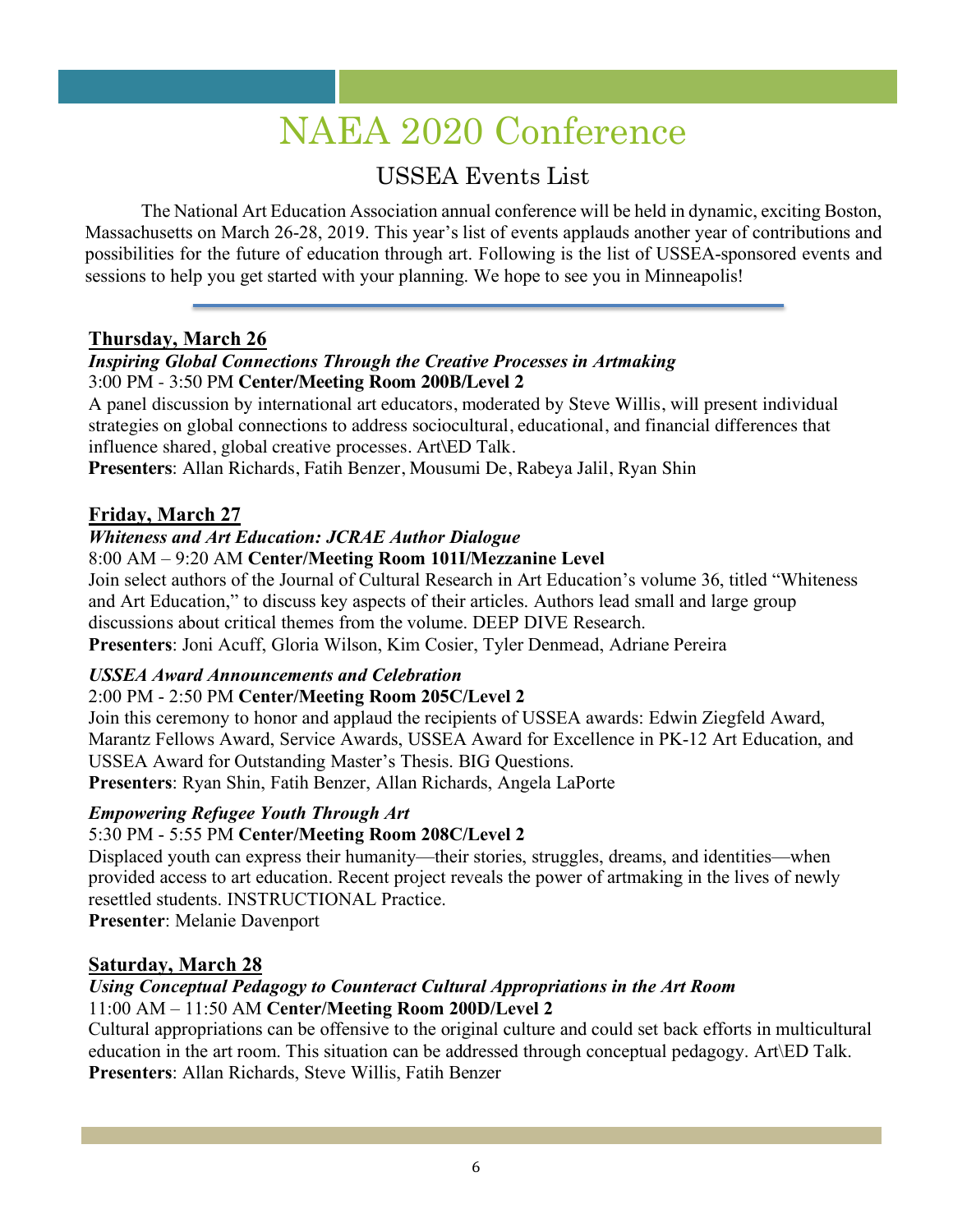#### **Saturday, March 28 (cont'd)**

#### *Sharing Artistic Connectivity Is Essential for Art Education* 1:00 PM – 1:50 PM **Center/Meeting Room 200D/Level 2**

Connecting with others through the artmaking process is essential in contemporary classrooms/studios for art knowledge integration and intersectionality. Strategies are presented for developing local/global connections in the arts communities. INSTRUCTIONAL Practice. **Presenters**: Steve Willis, Allan Richards, Fatih Benzer

### *United States Society for Education Through Art Interest Group*

#### 2:00 PM – 2:50 PM **Center/Meeting Room 211C/Level 2**

A Meeting for USSEA Members and Prospective Members to Discuss USSEA Interests and Initiatives. BIG Questions.

**Presenters**: Ryan Shin, Fatih Benzer, Allan Richards, Steve Willis

#### *Bridging Communities Through Socially Engaged Art*

#### 2:00 PM – 3:20 PM **Center/Meeting Room M100G/Mezzanine Level**

The educators in the 2019 book, Bridging Communities Through Socially Engaged Art, promote the expansion of art as an instrument of social justice, inclusion, equity, and protection of the environment. DEEP DIVE Research.

**Presenters**: Alice Wexler, Stephen B Carpenter, Karen Keifer-Boyd, Wanda Knight, Flavia Bastos

#### *Countering Islamophobia in K-12 Art Curriculum*

#### 3:00 PM – 3:50 PM **Center/Meeting Room 101B/Level 1**

Advance curriculum that counters Islamophobia by interrogating misinformation, biased propaganda, and hate speech—through studio practices that engage traditional and contemporary practices related to Islamic art forms. Art\ED Talk.

#### **Presenter**: Patty Bode

#### *Puzzle Peace Pledge Project Collaborative Mural Exchange* 4:00 PM – 5:50 PM **Center/Meeting Room 210AB/Level 2**

Be a piece/peace of the puzzle! Create your own puzzle piece to celebrate peacemaking through a collaborative mural exchange project; receive tools to inspire your students (and for them to inspire others). STUDIO Workshop.

**Presenter**: Lori Santos

## ATTENTION ALL EDUCATORS AND ARTISTS

*Voices*, designed by Sharon D. La Pierre and Christine Ballengee Morris, is a forum to explore issues in theory and practice. It encourages dialogue, stories, and lesson plans that deal with multicultural, cross-cultural, and cultural pluralism relating to curriculum and practical issues. The goal is to provide information and materials for and by teachers on these topics. Please consider sending your submissions on any of these topics to *Voices* Editor Mara K. Pierce at mara.pierce@msubillings.edu by April 31, 2020.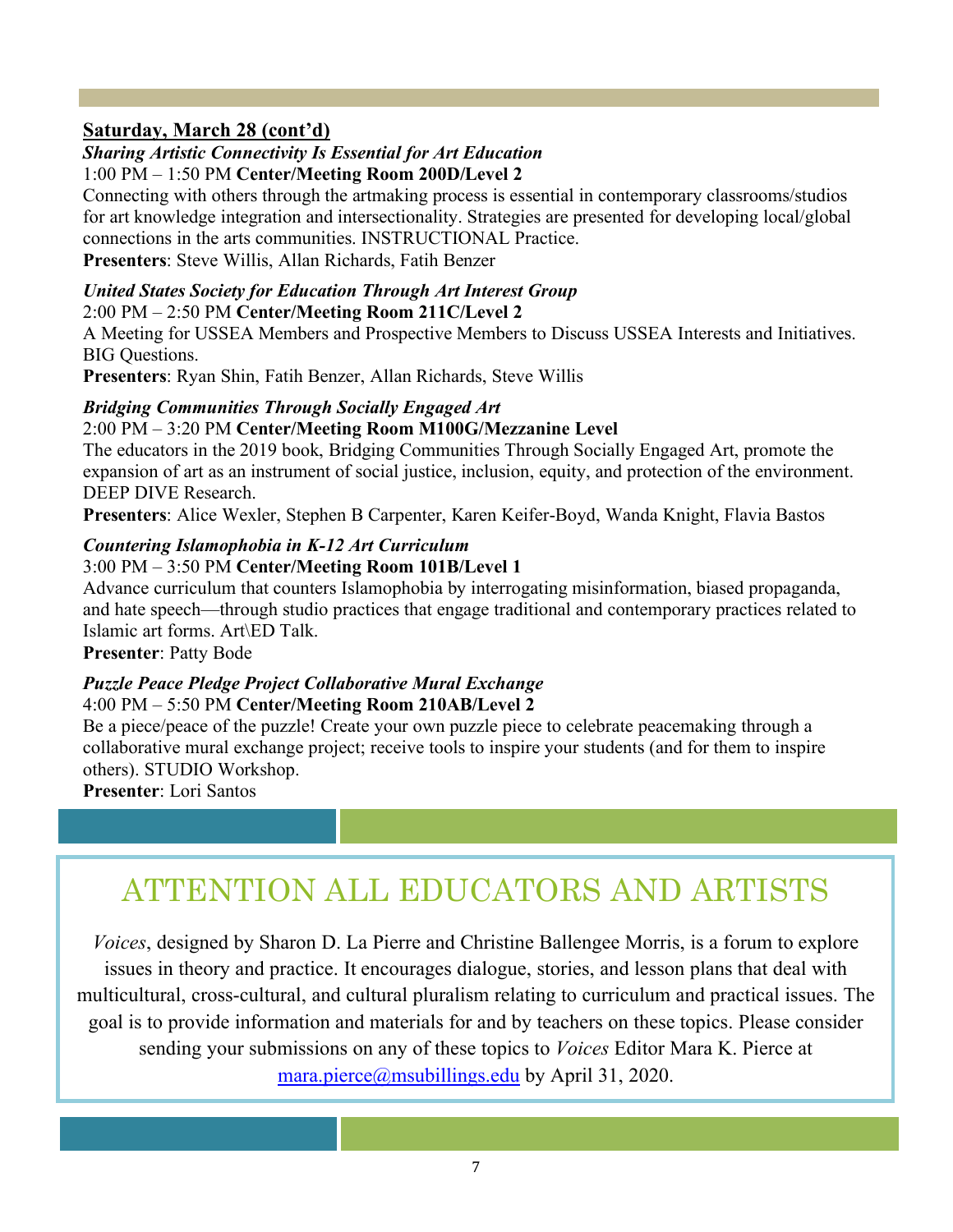## 2020 USSEA Awards Nominations Approaching deadline for USSEA awards: January 15, 2020!

#### **2020 USSEA EDWIN ZIEGFELD AWARDS**

USSEA's Annual Edwin Ziegfeld Awards honor distinguished leaders who have made significant contributions to the National and International fields of art education. Two Ziegfeld Awards will be presented during the National Art Education Conference to be held in Minneapolis, MN, March 26-28, 2020.

One **national award** to honor an art educator from within the United States. One **international award** to honor a colleague from outside the United States, who has made contributions of INTERNATIONAL significance to art education.

**ELIGIBILITY:** Nominees must be members of USSEA or InSEA and persons who have brought distinction to International aspects of art education through an exceptional and continuous record of achievement in scholarly writing, research, professional leadership, teaching, professional service, or community service bearing on international education in the visual arts.

#### **USSEA AWARD FOR EXCELLENCE IN PK-12 ART EDUCATION**

This USSEA award is presented to a Pk-12 art educator who has demonstrated leadership in and commitment to multicultural, cross-cultural educational strategies in their school/s and communities. This art educator actively implements an approach that builds respect for human dignity and diversity through art. The teacher must be a member of NAEA and USSEA to be recognized for their contributions. Their work must be confluent with the mission of USSEA, which is to foster "teamwork, collaboration, and communication among diverse constituencies in order to achieve greater understanding of the social and cultural aspects of art and visual culture in education."

#### **USSEA AWARD FOR OUTSTANDING STUDENT PROJECT/MASTER'S THESIS/DISSERTATION**

The USSEA Outstanding Student Award is presented to a student whose creative project, thesis, or dissertation, reflects the mission of USSEA: to foster teamwork, collaboration, and communication among diverse constituencies in order to achieve greater understanding of the social and cultural aspects of the arts and visual culture in education. The topic investigated in the master's work promotes pluralistic perspectives, deepens human and cultural understanding, and/or builds respect for diverse learners.

**NOMINATIONS:** Nominations may be submitted by any member of USSEA, InSEA, or NAEA.

#### **Forms are available at the USSEA website** http://ussea.net

#### **E-Mail Nomination Materials to:** Angela LaPorte, *alaporte@uark.edu*

**DEADLINE DATE:** Nomination materials (nomination form, vitae, letter of nomination, and two additional letters of support) are **due by January 15, 2020.** Letters of nomination, acceptance, and support must be written in English. Recipients will be recognized at the annual NAEA conference.

\*\*Past awardees are listed on the USSEA Website, http://ussea.net/awards/. Please consider nominating a member of USSEA or InSEA who has not yet been recognized.\*\*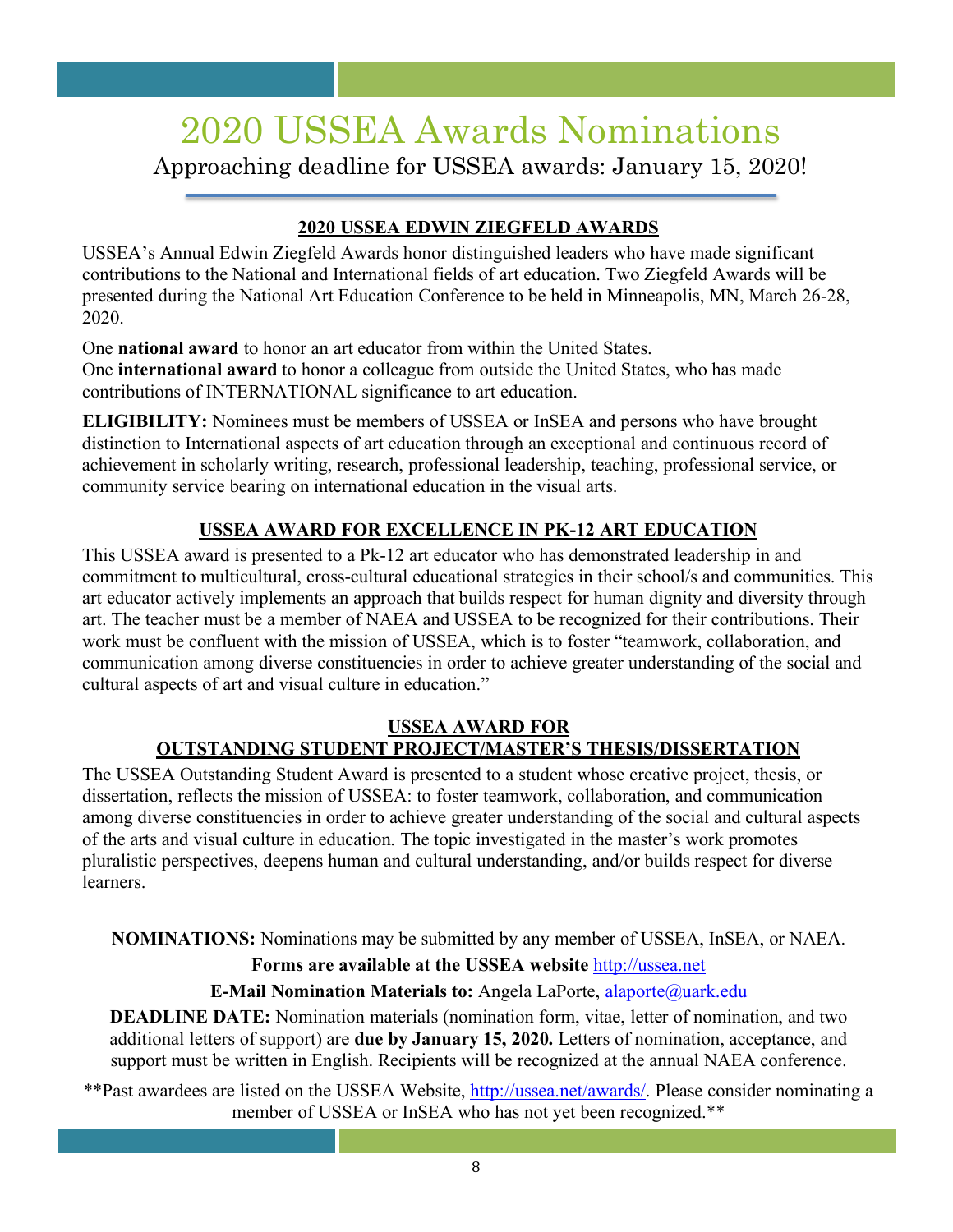

Journal of Cultural Research in Art Education, Vol. 36(3), 2019: Latest Edition Authors and Articles

In our quest for information about becoming strengthened educators and researchers, we take a look at the list of scholars and writers who have made a contribution to the USSEA's 2019 *Journal of Cultural Research in Art Education*, Volume 36(3).

For further information or to access the articles click the image to the left or visit https://jcrae.art.arizona.edu/index.php/jcrae/issue/ view/15

- *White Lies: Unraveling Whiteness in the Elementary Art Curriculum* by Beth Link

- *A Museum in Progress: The Practice of White Accompliceship with African Exhibitions* by Melissa Crum

- *Disrupting White Vision: Pedagogical Strategies Against White Supremacy* by Heath Schultz

- *Chaos, Conflict and Confusion: Cross-Cutting Issues of Whiteness in Visual Representations of the Brother on the Downlow* by Alphonso Grant

- *Whiteness, Artist Identities, and Artworld Spaces* by Sarah Travis

- *Re | Centering Indigenous arts in art education: Decolonizing identity politics, censorship, and home* by Kevin Slivka